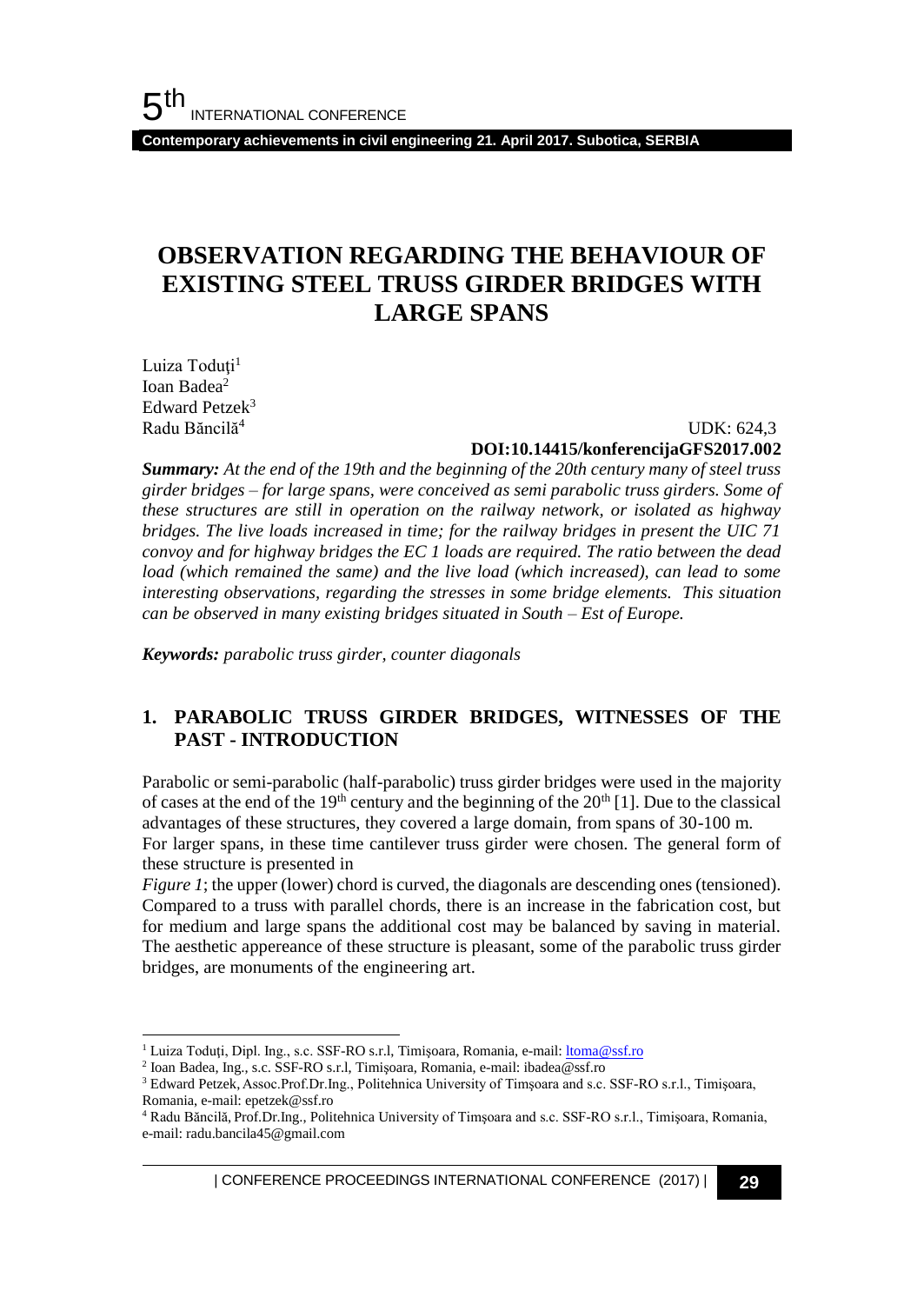**Савремена достигнућа у грађевинарству 21. април 2017. Суботица, СРБИЈА**



*Figure 1. Different forms*

<span id="page-1-0"></span>A large number of these structures, having an age of 100 or even more years, are still in use on the main railway lines and as isolated structures on the highway network.



*Figure 2. Historical convoys action on railway bridges related to UIC71 load model.*

For a rapid evaluation of the carrying capacity of the structure the ratio  $M_{maxmax}^{convoy}$  $\sqrt{\frac{M U I C 71}{M_{maxmax}}}$ , was calculated and represented in Fig. 2. In this way the present situation of the bridge can be easy appreciated [2].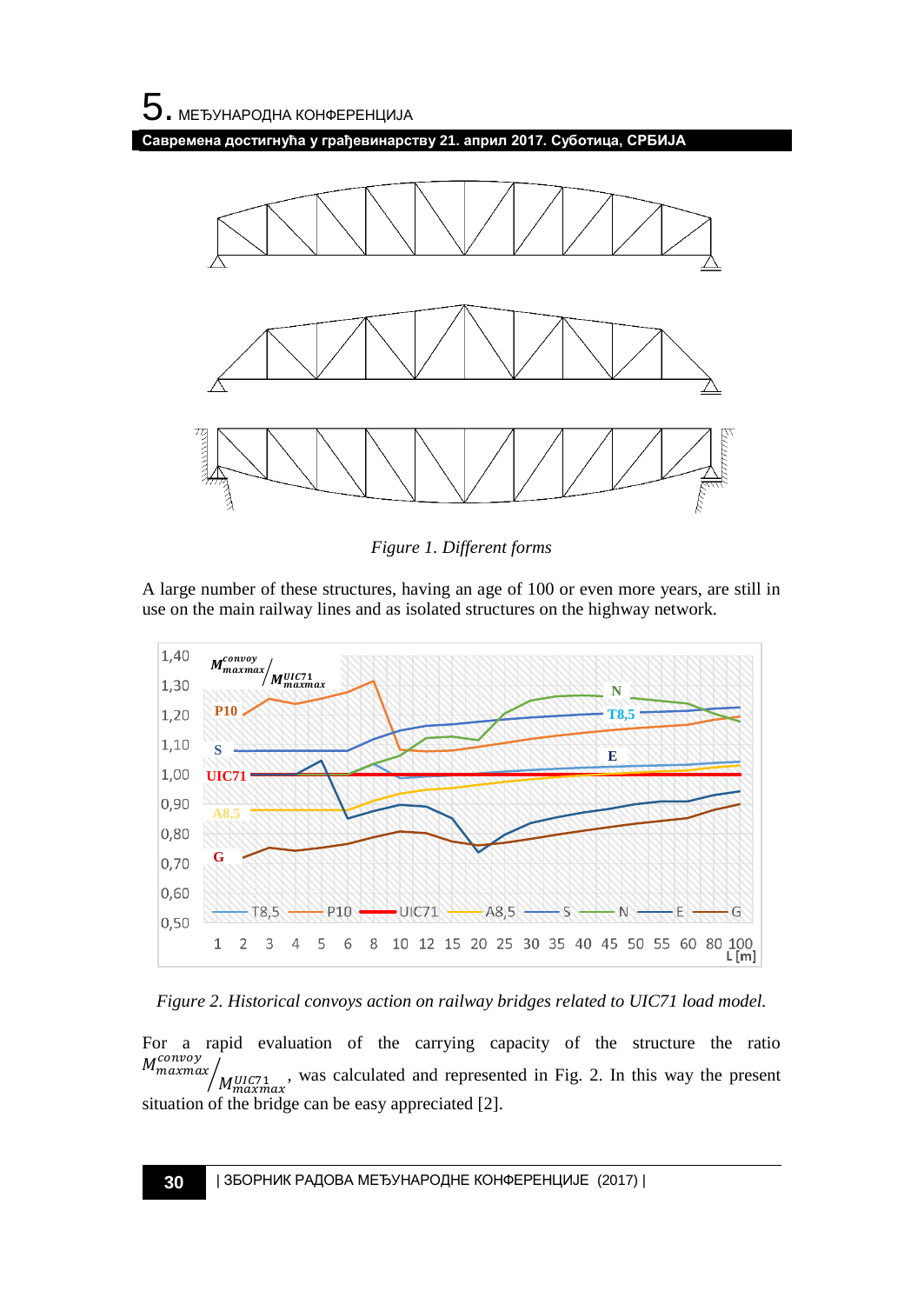**Contemporary achievements in civil engineering 21. April 2017. Subotica, SERBIA**

#### **2. STATICALLY BEHAVIOUR OF PARABOLIC TRUSS GIRDER BRIDGES [3]**

In Figure 3 a simple parabolic truss girder is presented.



*Figure 3. Efforts in a simple parabolic truss girder.*

In section I-I, the efforts are:  
\n
$$
\sum y - D \times \sin \alpha + S \times \sin \varphi + T_I = 0
$$
\n
$$
\left(\sum M\right)_4 \quad S \times h_4 \times \cos \varphi + M_4 = 0
$$
\n
$$
h' = h_4 \times \cos \varphi
$$
\n
$$
S = -\frac{M_4}{h_4 \cos \varphi}
$$
\n
$$
\left(\sum M\right)_3 \quad I \times h_3 - M_3 = 0
$$
\n
$$
I = \frac{M_3}{h_3}
$$
\n
$$
D \times \sin \alpha = -\frac{M_4}{h_4 \times \cos \varphi} \times \sin \varphi + T_I
$$

The projection equation about the horizontal direction leads to:

$$
D \times \cos \alpha + S \times \cos \varphi + I = 0
$$
  

$$
D \times \cos \alpha = \frac{M_4}{h_4} - \frac{M_3}{h_3}
$$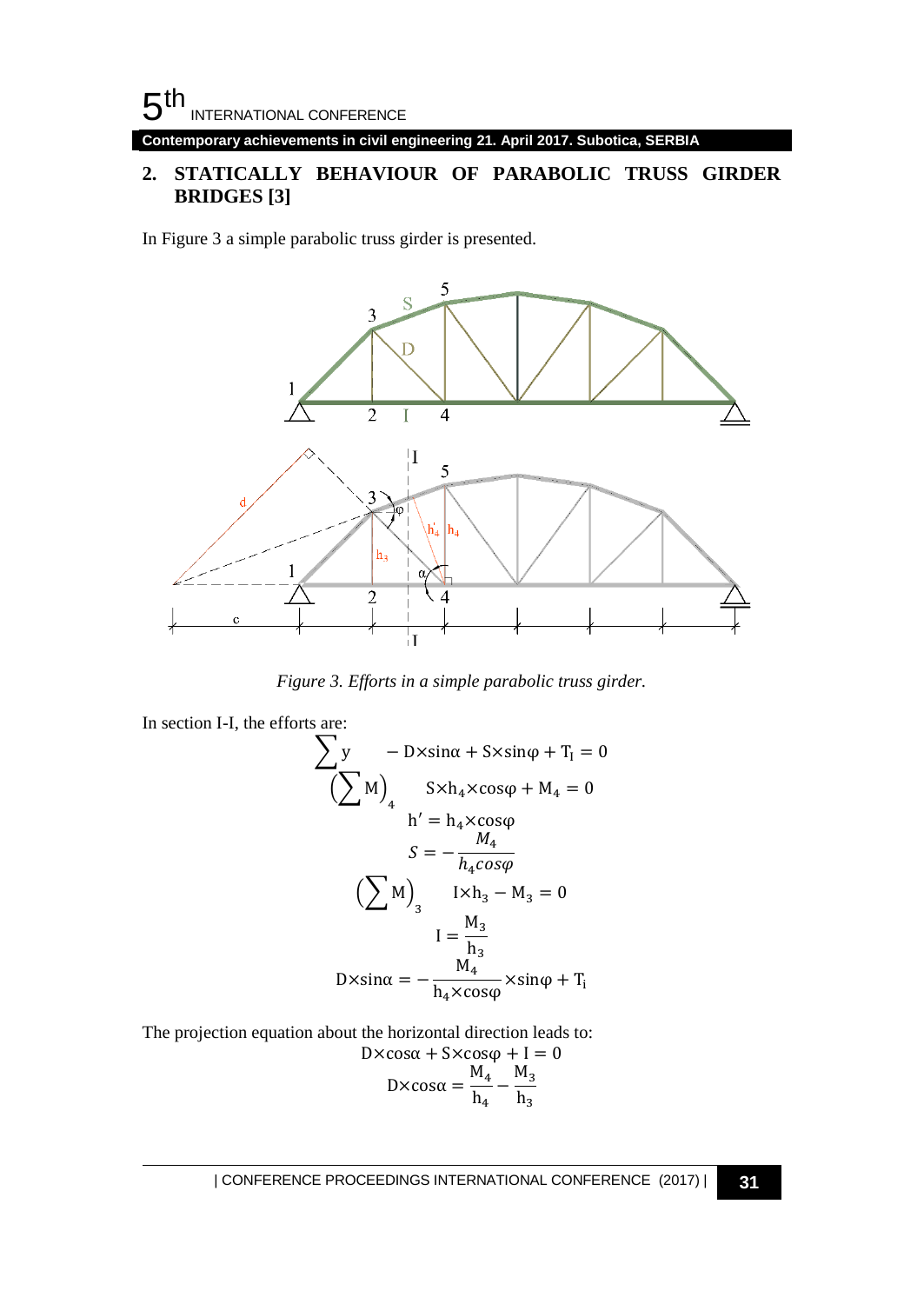### **Савремена достигнућа у грађевинарству 21. април 2017. Суботица, СРБИЈА**

Usually  $M_4 > M_3 > 0$ ; the sign of the effort in the diagonal bars depends on the variation of bending moment M and the form of the girder. Generally (1):

$$
D_i \times \cos \alpha = \frac{M_{i+1}}{h_{i+1}} - \frac{M_i}{h_i}
$$

Where  $M_i$  and  $M_{i+1}$  are the bending moments of similar simple supported girder.

For a girder with parallel chords (*[Figure 4](#page-3-0)*) the efforts in the diagonals are:

$$
D \times \cos \alpha = \frac{1}{h_0} \times (M_{i+1} - M_i) \text{ or } D_i = \frac{T_{(i)-(i+1)}}{\sin \alpha}
$$

With:  $g$  – the dead load and  $p$  – the live load (convoy), the efforts in the diagonals are:

$$
D \times \sin \alpha (max) = g \times (\Omega_r - \Omega_l) + p \times \Omega_r
$$
  

$$
D \times \sin \alpha (min) = g \times (\Omega_r - \Omega_l) - p \times \Omega_l
$$

The aria of the influence line for  $D_i$ :

$$
\Omega_{\rm l} = \frac{0.5d}{\sin \alpha} \,, \qquad \Omega_{\rm r} = \frac{2d}{\sin \alpha}
$$

and for  $D_{i+1}$ :

$$
\Omega_{\rm l} = \frac{0.89d}{\sin \alpha}, \qquad \Omega_{\rm r} = \frac{1.39d}{\sin \alpha}
$$



*Figure 4. Truss girder with parallel chords.*

<span id="page-3-0"></span>The load evaluation was performed for two spans:  $L = 50$  m and  $L = 100$  m. For the dead load g, the expression [1]:  $g = 26L + 1700$ , was used. The UIC71 convoy was considered for the live loads p, with a dynamic coefficient of 1,2.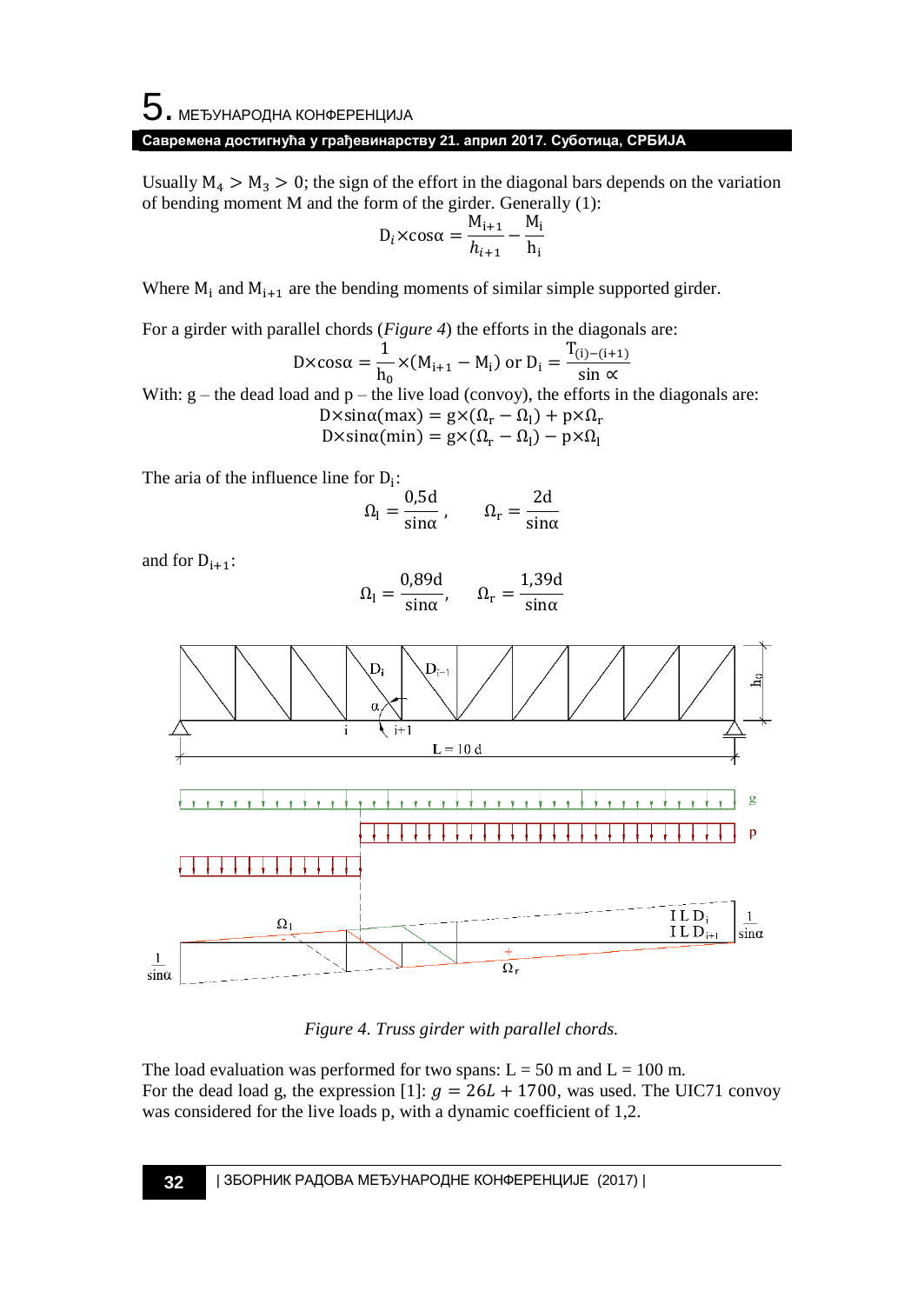$$
L=50\;m
$$

$$
g = 26 \times 50 + 1700 = 30 \frac{kN}{m}
$$

$$
p = 1,2 \times \frac{155 \times 6,4 + (50 - 6,4) \times 80}{2 \times 50} = 54 \frac{kN}{m}
$$

 $L = 100$  m

$$
g = 26 \times 100 + 1700 = 43 \frac{kN}{m}
$$

$$
p = 1,2 \times \frac{155 \times 6.4 + (50 - 6.4) \times 80}{2 \times 100} = 50.4 \frac{kN}{m}
$$

Finally the efforts in the diagonals are:  $L = 50$  m

$$
D_{i\max}^{+} = 30 \times (2 - 0.5) \times \frac{d}{\sin \alpha} + 54 \times \frac{2d}{\sin \alpha} = 153 \frac{d}{\sin \alpha}
$$

$$
D_{i\max}^{-} = 30 \times (2 - 0.5) \times \frac{d}{\sin \alpha} + 54 \times \frac{0.5d}{\sin \alpha} = 72 \frac{d}{\sin \alpha}
$$

 $L = 100$  m

$$
D_{i \max}^{+} = 43 \times (1,39 - 0,89) \times \frac{d}{\sin \alpha} + 50,4 \times \frac{1,39d}{\sin \alpha} = 91,55 \frac{d}{\sin \alpha}
$$

$$
D_{i \max}^{-} = 43 \times (1,39 - 0,89) \times \frac{d}{\sin \alpha} + 50,4 \times \frac{0,89d}{\sin \alpha} = -23,36 \frac{d}{\sin \alpha}
$$

The descending diagonal is compressed.

Obs: The effort in the diagonal depends on the height of the girder only trough  $sin\alpha$ . Coming back to relation (1), the bending moments given by the dead load and live loads in i and i+1 are calculated.

$$
M_i^g = 12d^2g
$$
  
\n
$$
M_i^p = 6,96d^2p
$$
  
\n
$$
M_i = 18,96d^2(g + p)
$$
  
\n
$$
\frac{M_{i+1}}{M_i} = \frac{h_{i+1}}{h_i} = \frac{18,38}{19,96} = \frac{h_{i+1}}{h_i} = \frac{h_{i+1}}{h_i} = \frac{h_{i+1}}{h_i} = 0,97h_i
$$
  
\n
$$
(2)
$$

The result gives the unusual form for the main truss girder presented in *[Figure](#page-4-0)* 5. For the aesthetic reasons in the central panels of the truss girder parallel chords are disposed.



<span id="page-4-0"></span>*Figure 5. Truss girder resulting from formula (2)*

In the German literature this structure are called "Schwedler trusses". For large spans it is possible that the central descending diagonals are compressed; for this reason counter diagonals are recommended, disturbing the aspect of the structure [\(](#page-5-0)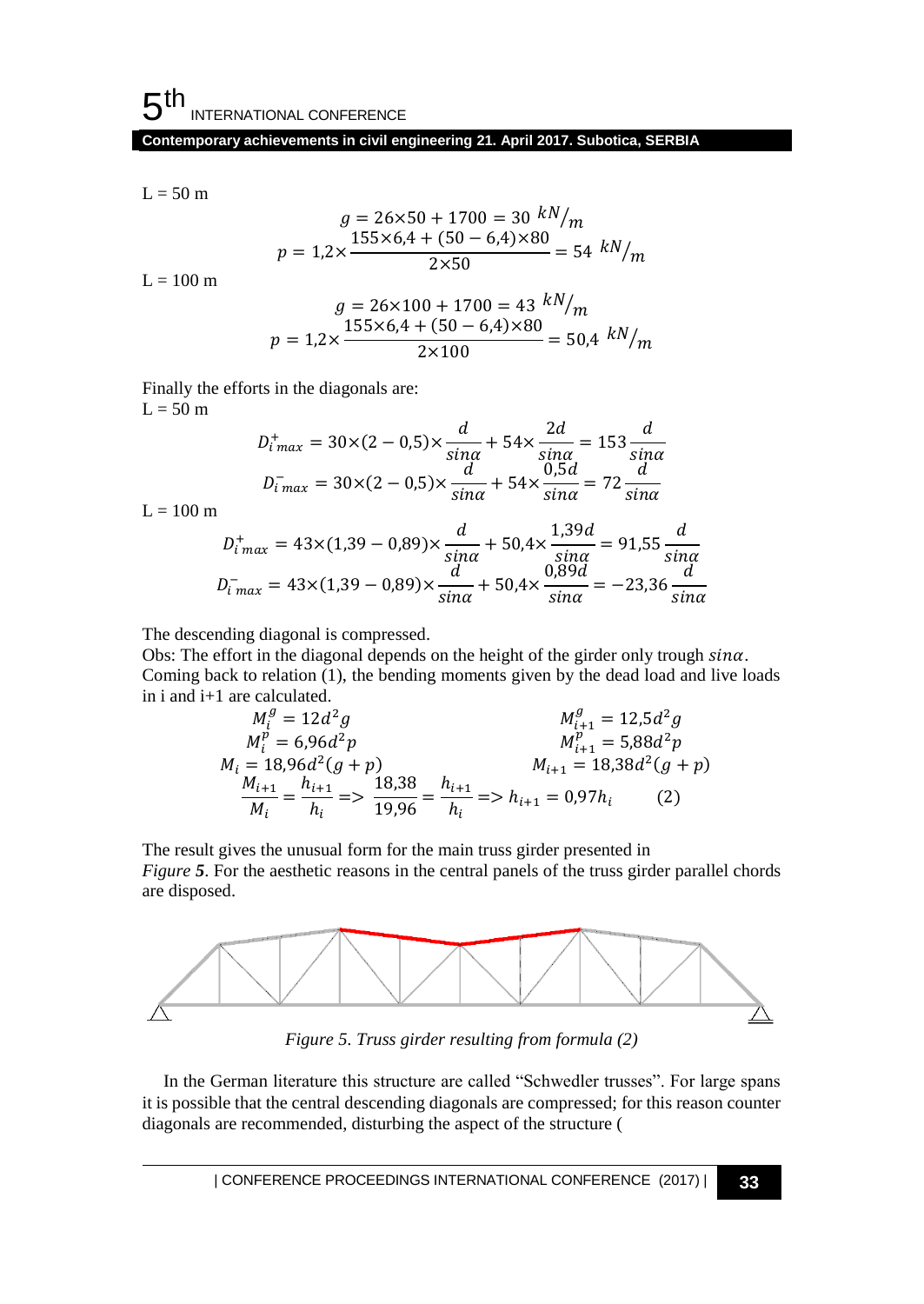*[Figure](#page-5-0) 6*)



<span id="page-5-0"></span>*Figure 6. Truss girder with counter diagonals*

## **3. CASE STUDIES**

The first analyzed structure is the railway bridge in Mehadia (main line from Timisoara to Bucharest), erected in *[Figure](#page-5-1) 7*.



*Figure 7. The Mehadia bridge during a test realized in 1987*

<span id="page-5-1"></span>The structure is a half parabolic truss girder with a large span of L=101,76 m.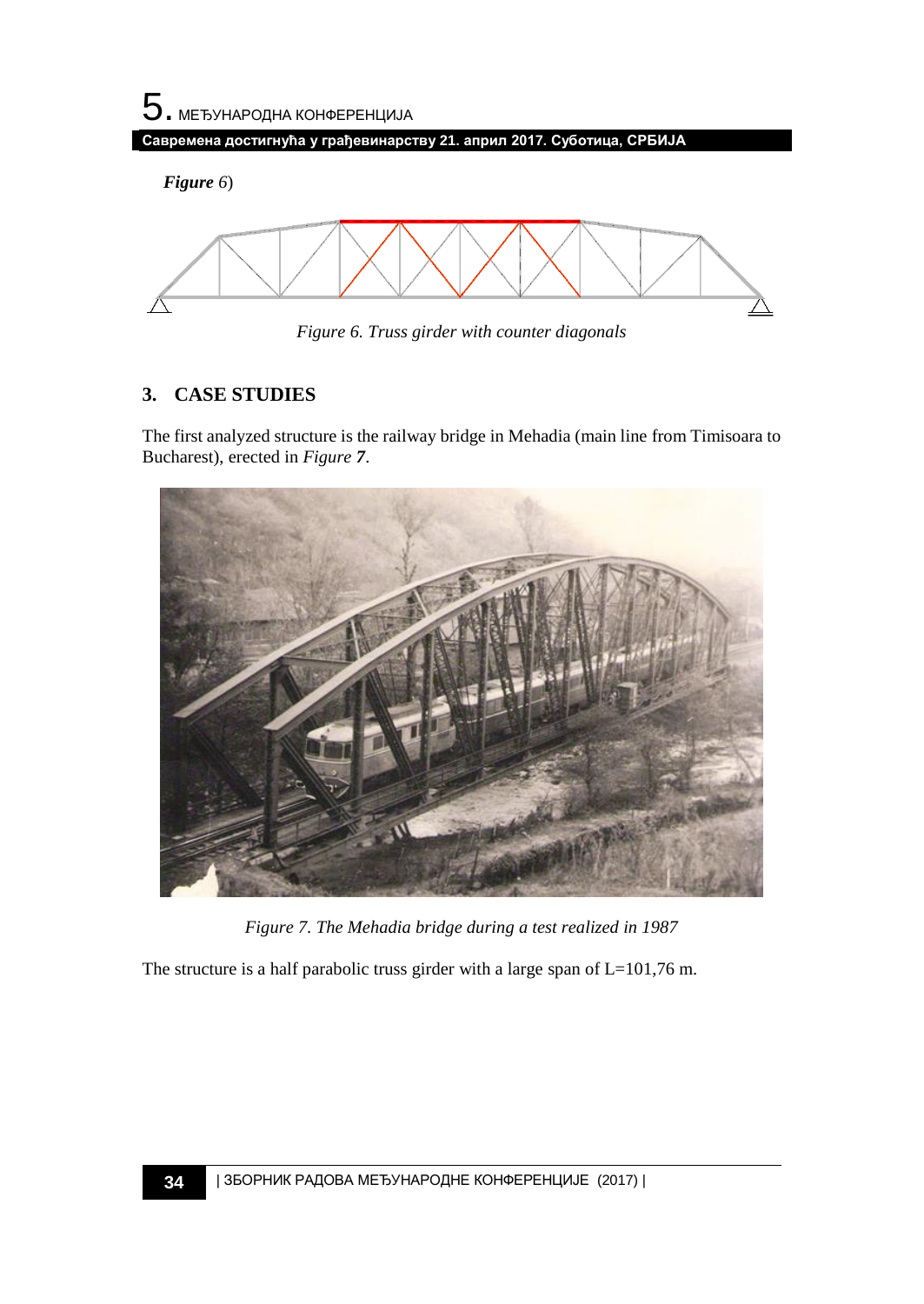$5<sup>th</sup>$ INTERNATIONAL CONFERENCE

**Contemporary achievements in civil engineering 21. April 2017. Subotica, SERBIA**



*Figure 8. The Mehadia bridge*

<span id="page-6-0"></span>The central diagonal of the bridge (*[Figure 8](#page-6-0)*) under the self weight and the UIC 71 Convoy is compressed. With a very high slenderness it is obviously that the diagonal does not resist in compression. An analysis performed with rigid joints, leads to a similar result. If the structure resists, it is due to the redistribution of the efforts on the level of deck network girders.

Generally, after 1919, these type of structures were executed with counter diagonals (*[Figure 9](#page-6-1)*)



*Figure 9. Railway bridge with counted diagonal*

<span id="page-6-1"></span>For highway bridges the situation is more favorable. The possibility of compression efforts in the central diagonal can be avoided by providing a stronger diagonal. In *[Figure 10](#page-7-0)* the bridge in Bocsig is presented; the cross section of the central diagonal is made up by four angles.